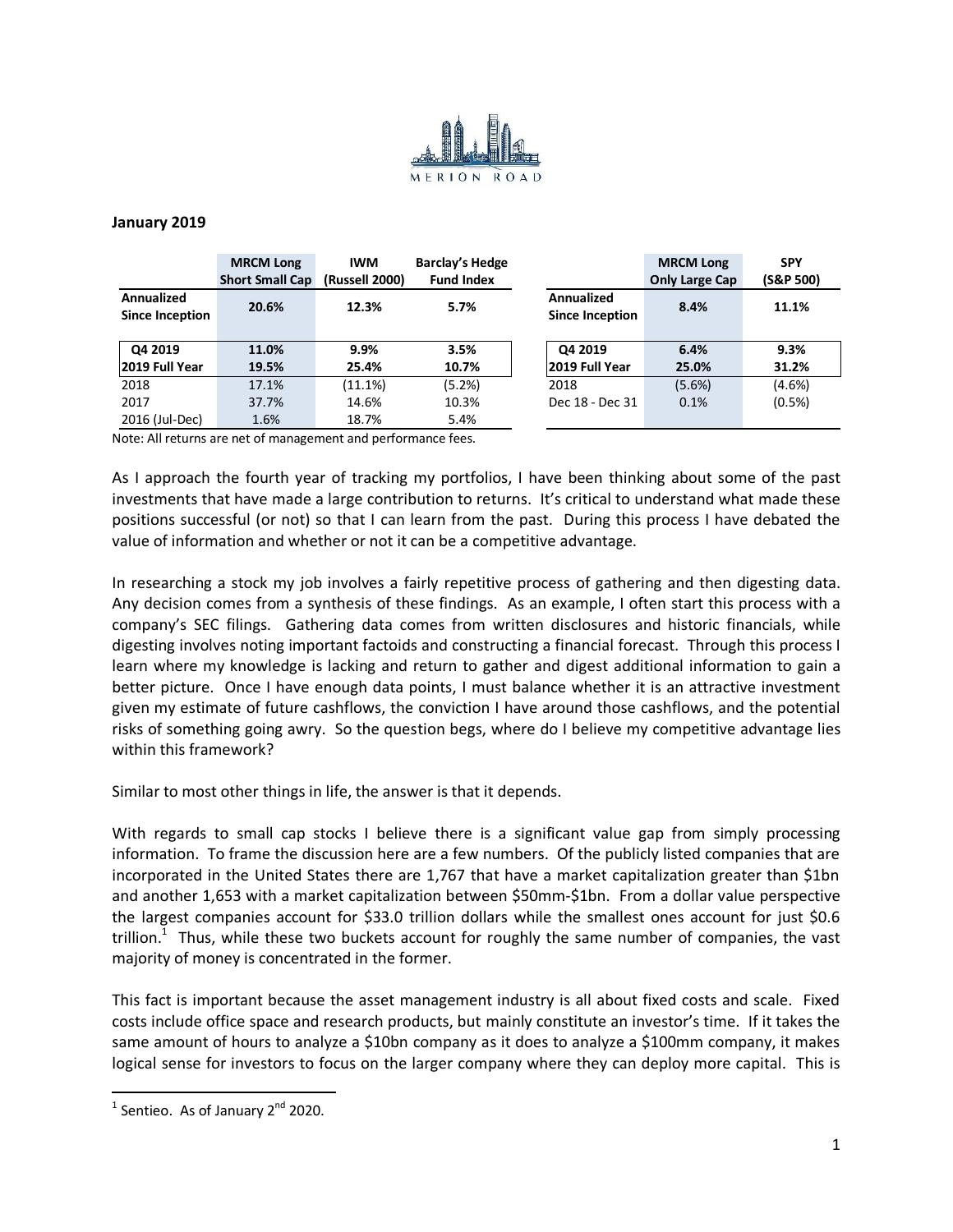why many institutional fund strategies are set up to scale well into the billions. The same is true for sellside research and other third party service providers. Research analysts at investment banks will only report on the larger companies where trading volume is more significant.

Many of the companies I analyze for the small cap fund are in the bucket that is generally overlooked. Other professional investors are uninterested given capacity limitations or unware given a dearth of research coverage. Furthermore, these companies screen poorly as they do not have earnings estimates provided by the banks, therefore making it just a little harder to get up to speed. In these instances the process of gathering and processing data creates value. That is not to say that there are no other smart, hardworking, and motivated small cap investors doing the same thing; but rather that the number of competitors versus the opportunity set is attractive. The conclusion here is that there are is not enough capital doing the hard work to understand things such as a company's competitive positioning, earnings potential, management incentives, or catalysts for value realization.

Since most institutional investors are focused on large cap stocks, logic would hold that it is more difficult to gain an informational advantage in this sector. Most all of these companies are analyzed by the large investment banks that release periodic research reports, provide earnings estimates, and facilitate meetings with management or company tours. Hedge funds and mutual funds follow these stocks closely and it would be safe to assume that everyone has analyzed their financials and competitive positioning. Obviously sometimes people get it wrong and that would present an opportunity; but it would be naïve to assume that I consistently have more knowledge than others who cover large-cap stocks. This is particularly true given my limited research budget, especially in comparison to the largest mutual/hedge funds that have every research product at their disposal. So assuming all information is known and digested by my competitors, where does my advantage lie?

On the television show The Good Place there is a protagonist named Chidi who is a professor of moral philosophy. Chidi possesses a wealth of information on how to judge human actions, but struggles with the weight of each argument and is paralyzed by his indecision. Clearly information is not enough – the ability to properly synthesize data points and then act in a manner consistent with one's beliefs is paramount. With regards to the ability to synthesize data, it is impossible to quantitatively determine whether I am at an advantage or not. I believe I have a strong ability to properly weigh information, draw connections between events, and make inferences based on the knowledge at hand. But this is impossible to measure and I therefore cannot definitively say whether or not my belief is correct.

On the behavioral side of things, however, I can be a bit more concrete. Incentives can lead to behavioral biases making portfolio managers suffer from benchmarking and short-termism, as fund flows are determined by performance relative to a given index. Given our alignment as investors, I do not suffer from such tendencies, or at least they are minimized. As such I am able make investments without the fear that a stock will underperform over a 12 month period. For instance, a natural inclination during a period of uncertainty would be to sit it out and wait for more clarity – when, in fact, that may be precisely the time to buy or sell. I saw this on two notable occasions in the past year alone: when Insurance Auto Auctions ("IAA") lost some GEICO business and when ServiceNow ("NOW") experienced executive turnover. Both periods led to a precipitous decline in the stock price that was well beyond the impact to long-term earnings potential; and both situations proved to be attractive buying opportunities (please see my Q2 and Q3 letter for more background on IAA). Simply put I choose to compete on a different playing field, largely differentiated by time horizon. While this may make our performance diverge from the index over the short-term, I believe it is the right approach for long-term wealth generation.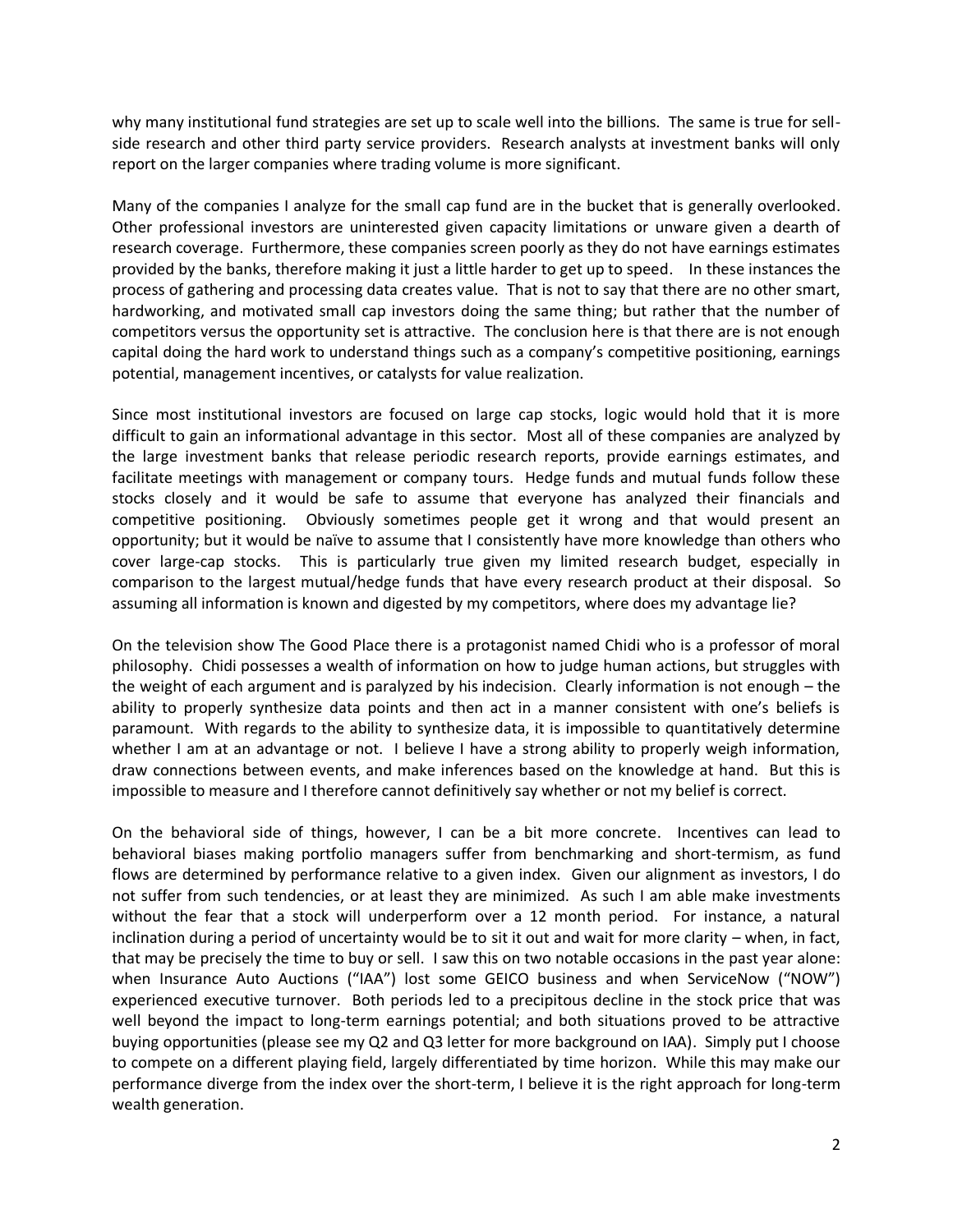Before getting into a portfolio review, I would like to thank everyone for trusting me as a steward of your capital. This is a position I do not take lightly and am fully dedicated to maximizing our returns, but will never lose sight of the importance of risk mitigation. I wish you a happy and healthy 2020!

## **Large Cap (Long Only) Review**

The large cap portfolio was up 25% in 2019. This is an attractive return on an absolute basis and I am happy with it given our portfolio construction. Nonetheless, it did lag the S&P 500, and being that this is a year-end letter I will touch briefly on relative performance. First off, we were "hurt" by holding over 10% of the portfolio in cash which obviously had a de minimis return. Similarly, our investment in Four Corners ("FCPT") was basically flat from our initial purchases. This one is a bit of a head-scratcher as REIT's broadly performed in-line with the market and FCPT grew its dividend in-line or better than its closest peers. It seems that investors bid up more risky players and left FCPT in the dust. These two positions were clearly a drag in a rising "risk-on" market.

Our large stake in NOW was a strong contributor in the year as the stock rose almost 60%. Since our initial investment a few years ago, NOW has established itself as a core software platform for many of the world's largest companies and sustained this revenue growth in 2019 by further penetrating these relationships. Because their IT product touches so many corporate departments, the company is deeply embedded in their customer's work stream and is well positioned to expand its service suite to drive organic revenue expansion. What was once viewed as solely as a single niche company, NOW has successfully expanded into new verticals such as customer service and human resources. With a long runway for future growth and the proven ability to leverage fixed costs, NOW remains an attractive investment and core holding.

We lost money on our investment in Interactive Brokers ("IBKR") as lower interest rates, the industry shift to zero commissions, and somewhat slowing account growth weighed on the stock. I sold our position at a loss, though I continue to see tremendous value in their platform and believe that they are well positioned for the future given their low-cost structure. I exited because I decided there were more attractive opportunities elsewhere, though I will continue to monitor the company going forward.

During the most recent quarter I added to our position in Take-Two ("TTWO"). I built our initial stake in Q1 of this year when I rotated our video game exposure out of EA off of strength in Apex Legends. You may recall that in 2018 I also owned and sold Ubisoft, which means that I have now invested in three of the four major video game publishers. There is clearly a reason for this, and it is not solely because I enjoy playing video games (joking aside, I believe this does help me stay abreast of the latest developments). I view the long-term secular trends for the game publishers as particularly attractive given improving adoption, monetization, and operating leverage. While TTWO is the most cyclical and expensive from a near-term multiple perspective, they own trophy assets and are incredibly well managed. Since its release in 2013 Grand Theft Auto V has sold in more than 115mm units and revenue from the title is expected to grow this year (over 6 years since initial release). TTWO has done a great job building out the rest of its portfolio with 10 other franchises that have each had at least one 5mm unit release, with titles such as Red Dead Redemption, Borderlands, and NBA 2K. The release of new hardware consoles this year should benefit the entire industry; and, while TTWO has not stated their intentions on the next installment of Grand Theft Auto, there are industry rumors that it may come this year. While timing on GTA VI is uncertain, I expect it to be very positive for the company when it finally occurs.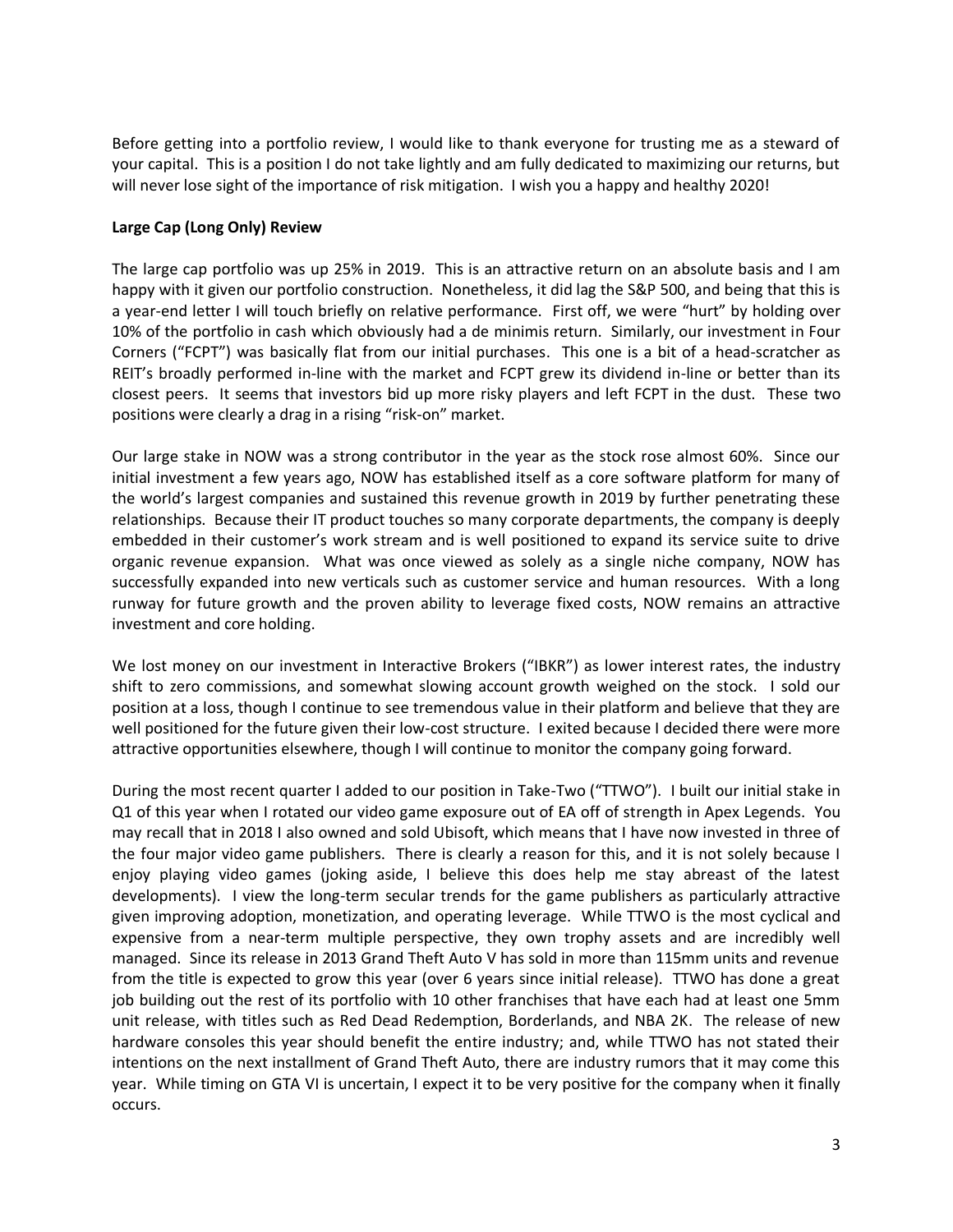## **Small Cap (Long Short) Review**

 $\overline{\phantom{a}}$ 

The small cap portfolio was up 19% net of fees during 2019 while averaging a beta adjusted net exposure of 24%. Our largest contributor during the year was Mastech Digital ("MHH"). I wrote up MHH extensively in the Q2 letter where I laid out my investment case, bolstered by better cash conversion and operating improvements in their data and analytics business. This thesis proved correct following their Q3 report leading to roughly a doubling of the stock price. Our biggest detractor during the year was Zixi ("ZIXI"), an email security company that recently completed a transformational acquisition of AppRiver, a Microsoft cloud service provider. While integration has gone smoothly and the fundamentals have been strong, I erred in buying the stock too high.

Since inception the portfolio has annualized at a 20.6% return with beta adjusted net exposure of 34%. We have obviously been in a rising market during this period so I would like to breakout the source of these returns.



Over the past 3.5 years, 1.7% of our annual return has come from the risk-free rate (if I had just put the money in treasuries), 4.9% from the market risk premium (if I had maintained our market exposure in the benchmark index), and 14.7% from alpha (the outperformance of our stocks above the market). The important takeaway is that portfolio construction has insulated us from the market movements, with returns largely coming from specific stock selection. But all of this is obviously in the past and what matters is the future.

I started building a stake in Office Depot ("ODP") in Q3 of this year and increased our position last quarter. My initial thesis was that ODP was trading too cheaply and this fact would become apparent following near-term resolution of several events. Most notably, over \$700mm of non-recourse debt, which often mistakenly gets counted in their enterprise value calculation, would be fully offset by receivables in Q1 of this year and actually result in a cash influx of \$80mm. This resolution would improve how the company screens and make investors recognize the company's extreme valuation.

 $^2$  Beta used in calculations uses the Russell 2000 as the benchmark. Beta used for annual calculations is based on average of monthly historic beta adjusted net exposure. Beta used for inception calculation is based on reported beta.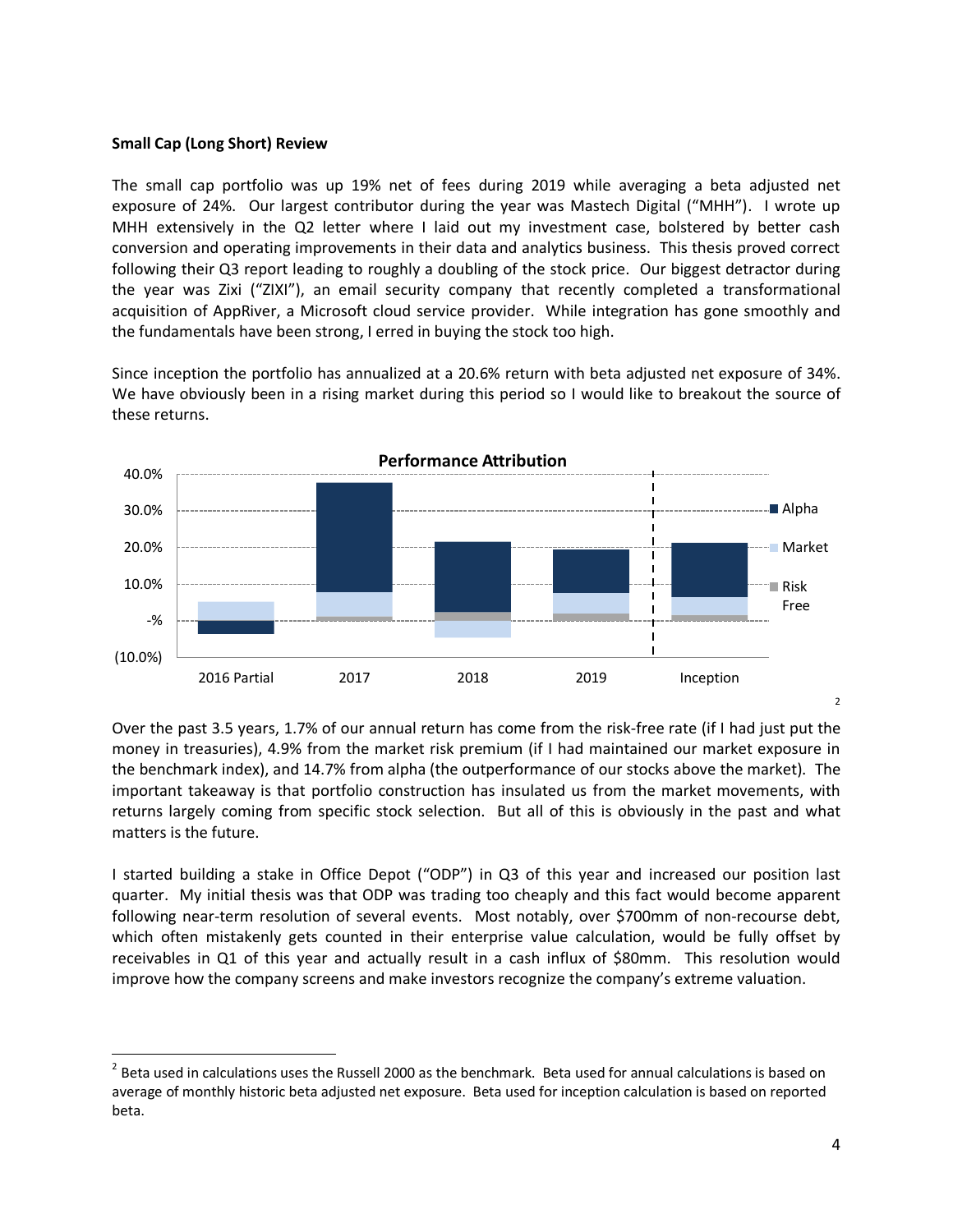Subsequently, concurrent with their Q3 report ODP announced that they are reviewing a holding company reorganization. If enacted this would facilitate the separation of their retail business from their B2B and CompuCom divisions. A sum of the parts would be beneficial to the stock as their B2B operations should trade at a higher multiple than the retail segment, but the real kicker comes from a potential retail merger with Staples. Back in 2016 the FTC blocked a merger between ODP and Staples based on the grounds that the companies would have too large of a market share in B2B – by separating these divisions, ODP could pave the way for the retail companies to finally join up. This optionality still seems underpriced. In the meantime, the company is taking steps to stabilize its struggling CompuCom division and generating a ton of cash with a >20% FCF yield. There is also the potential for improved capital allocation as ODP will be net cash positive but still bearing interest of \$70mm on its outstanding debt. Without these interest payments ODP's FCF yield would be closer to 25%.

Sincerely,

 $\left(\frac{1}{\lambda_{\text{th}}} \right)$ 

Aaron Sallen